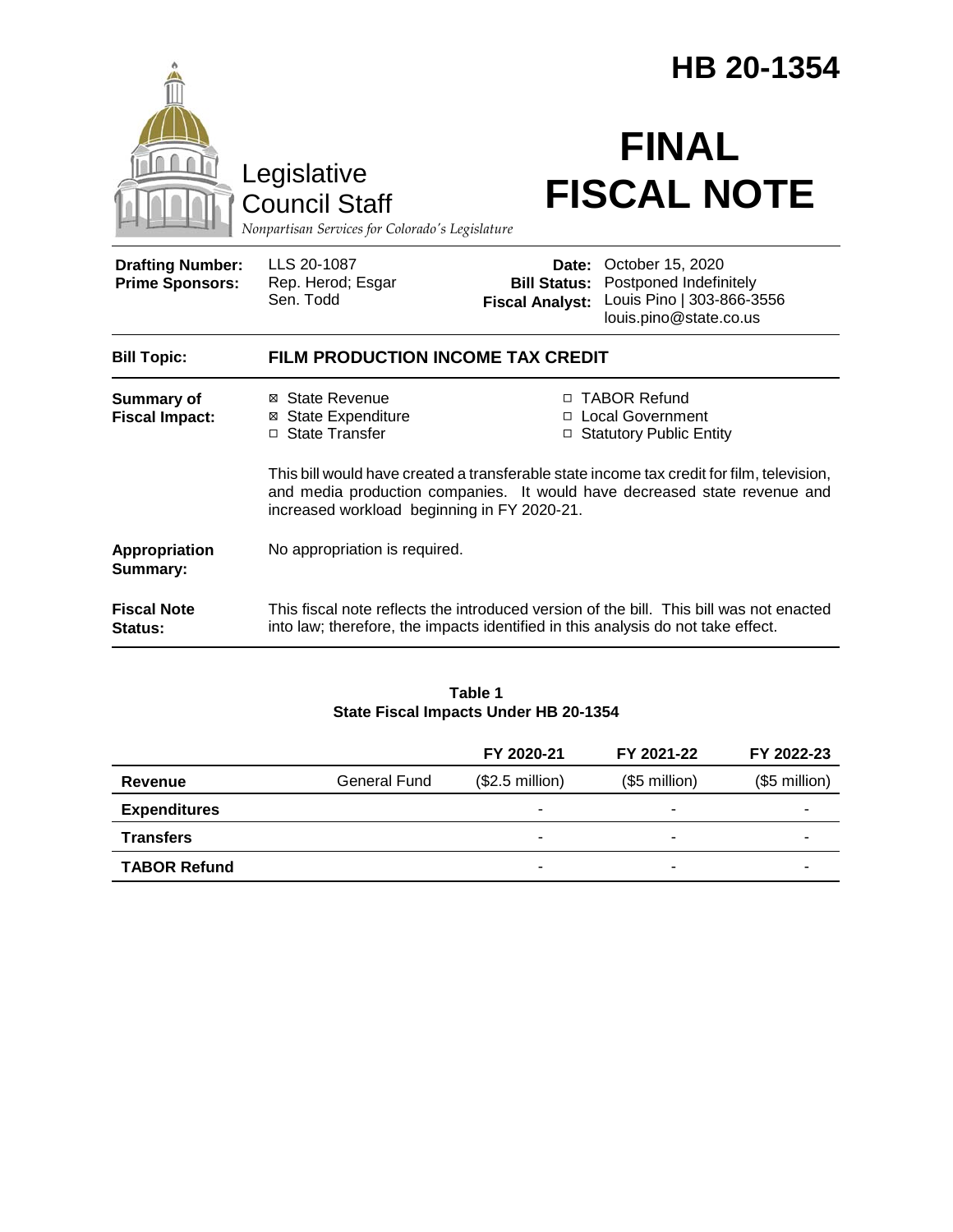October 15, 2020

# **Summary of Legislation**

This bill creates a state income tax credit for film, television, and media production companies employing a workforce of at least 50 percent Colorado residents for production activities in the state. The credit is available for tax years 2021 through 2025 and must be authorized and issued by the Colorado Office of Film, Televison, and Media within the Office of Economic Development and International Trade (OEDIT). The state income tax credit is transferable, and the bill caps the total amount of credits that can be issued to \$5 million per tax year.

The amount of the income tax credit is 22 percent of qualified expenditures if the production activities occur in a county or municipality with a population of 150,000 or less, or 18 percent of qualified costs if the project occurs in an area with a population greater than 150,000.

The Colorado Office of Film, Televison, and Media is responsible for the administration of the application process and determining the eligibility for the production company. In addition, the Office of Film, Televison, and Media is required to establish a system to track and verify the issuance, transfer and ownership of the income tax credits.

#### **State Revenue**

The bill will decrease General Fund revenue by an estimated \$2.5 million in FY 2020-21, \$5.0 million in FY 2021-22, \$5.0 million in FY 2022-23, \$5.0 million in FY 2023-24, \$5.0 million in FY 2024-25, and \$2.5 million in FY 2025-26. The estimates for FY 2020-21 and FY 2025-26 represent half-year impacts. This fiscal note assumes that the Colorado Office of Film, Televison, and Media will issue the full \$5.0 million in credits in each tax year the credit is available.

It is important to note that transferability of tax credits creates uncertainty about when the credit will be claimed because the purchasing entity may utilize a different fiscal year than when the entity was awarded the credit. If the business chooses to transfer its tax credits, then the income tax credits are freely transferable subject to the preapproved amount. The transferee may use all or a portion of transferred income tax credits to offset any tax liability or they may transfer any unused portion to a secondary transferee.

### **State Expenditures**

The OEDIT will have increased workload to precertify credits and oversee the program, but this work can be accomplished within existing appropriations. The number of potential applicants is expected to be relatively small, and the OEDIT has experience and tracking software with transferable income tax credits.

**TABOR refunds.** Under the May 2020 LCS Economic and Revenue Forecast, the state is not expected to collect revenue above the TABOR limit in either FY 2020-21 or FY 2021-22, and refund obligations are not anticipated for these years. This bill does not change these expectations concerning refunds to taxpayers.